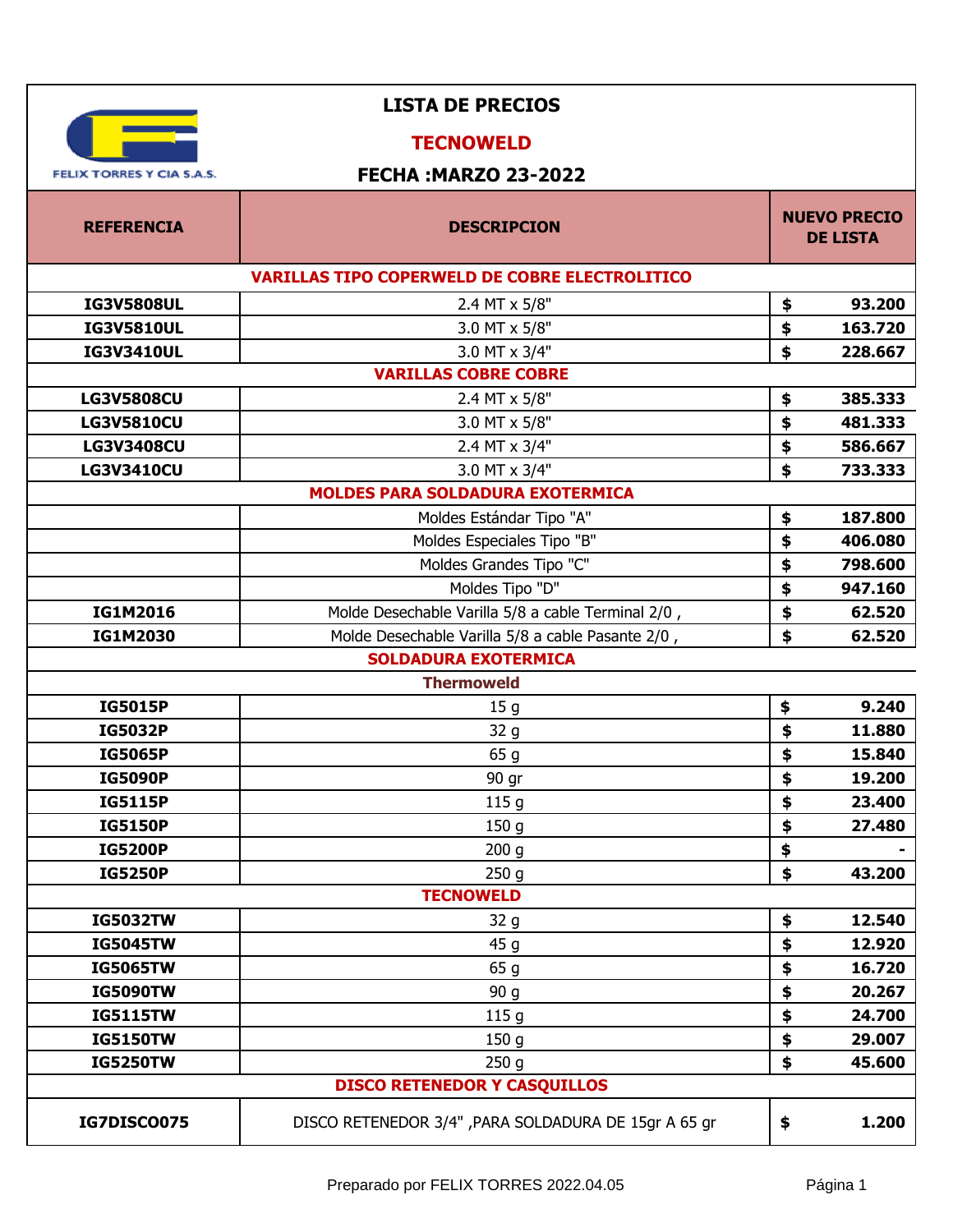| <b>FELIX TORRES Y CIA S.A.S.</b> |
|----------------------------------|

## **TECNOWELD**

| <b>REFERENCIA</b>  | <b>DESCRIPCION</b>                                                                  |               | <b>NUEVO PRECIO</b><br><b>DE LISTA</b> |
|--------------------|-------------------------------------------------------------------------------------|---------------|----------------------------------------|
| IG7DISCO100        | DISCO RETENEDOR 1" PARA SOLDADURA DE 90gr A 115gr                                   | \$            | 1.333                                  |
| IG7DISCO150        | DISCO RETENEDOR 1 1/2" PARA SOLDADURA DE 150gr A 500gr                              | \$            | 1.600                                  |
| G738020100         | CASQUILLO PARA CABLE #7, #8, #10 A CABLE # 4, PRECIO POR UNIDAD                     | $\frac{1}{2}$ | 4.133                                  |
|                    | <b>MASILLA PARA SELLADO DE MOLDES</b>                                               |               |                                        |
| IG738412900        | 1 <sub>LB</sub>                                                                     | \$            | 74.400                                 |
|                    | HERRAMIENTAS PARA LA APLICACIÓN DE SOLDADURAS EXOTERMICAS                           |               |                                        |
| <b>IG6B106</b>     | PINZAS PARA MANEJO DE MOLDES ESTANDAR. (3")                                         | \$            | 313.333                                |
| <b>IG6B107</b>     | PINZAS PARA MANEJO DE MOLDES GRANDES (4")                                           | \$            | 620.000                                |
| <b>LG6BLC50127</b> | PINZA PARA SOPORTE DE CABLES A SOLDAR                                               | \$            | 192.933                                |
| SG640010676        | CADENA PARA PINZA, USO MOLDE DE APERTURA HORIZONTAL A<br><b>ESTRUCTURA VERTICAL</b> | \$            | 353.333                                |
| SG640010677        | CADENA PARA PINZA, USO MOLDE DE APERTURA VERTICAL A<br>ESTRUCTURA VERTICAL          | \$            | 353.333                                |
| SG640010678        | CADENA PARA PINZA, USO MOLDE DE APERTURA<br>HORIZONTAL A ESTRUCTURA HORIZONTAL      | \$            | 353.333                                |
| SG640443101        | SOPORTE MAGNETICO PARA MOLDES A ESTRUCTURA                                          | \$            | 666.667                                |
| LG6633322          | PRENSA RAPIDA MANUAL PARA CERRAR MOLDES                                             | \$            | 59.333                                 |
| IG638EZLTRU        | SISTEMA DE IGNICION ELECTRICA EZ Lite Remote®<br>ThermOweld <sup>®</sup>            | \$            | 1.466.667                              |
| IG638EZLTIG        | FUSIBLE INICIADOR PARA UNIDAD EZ Lite Remote®<br>TermOweld <sup>®</sup>             | \$            | 15.600                                 |
| <b>IG6ENA</b>      | CHISPERO DE IGNICION                                                                | \$            | 81.333                                 |
| <b>IG6PENA</b>     | PIEDRAS PARA CHISPERO                                                               | \$            | 10.000                                 |
| LG64769            | CEPILLO DE CERDAS DE BRONCE PARA LIMPIEZA DE<br><b>CABLES/ SUPERFICIES</b>          | \$            | 31.067                                 |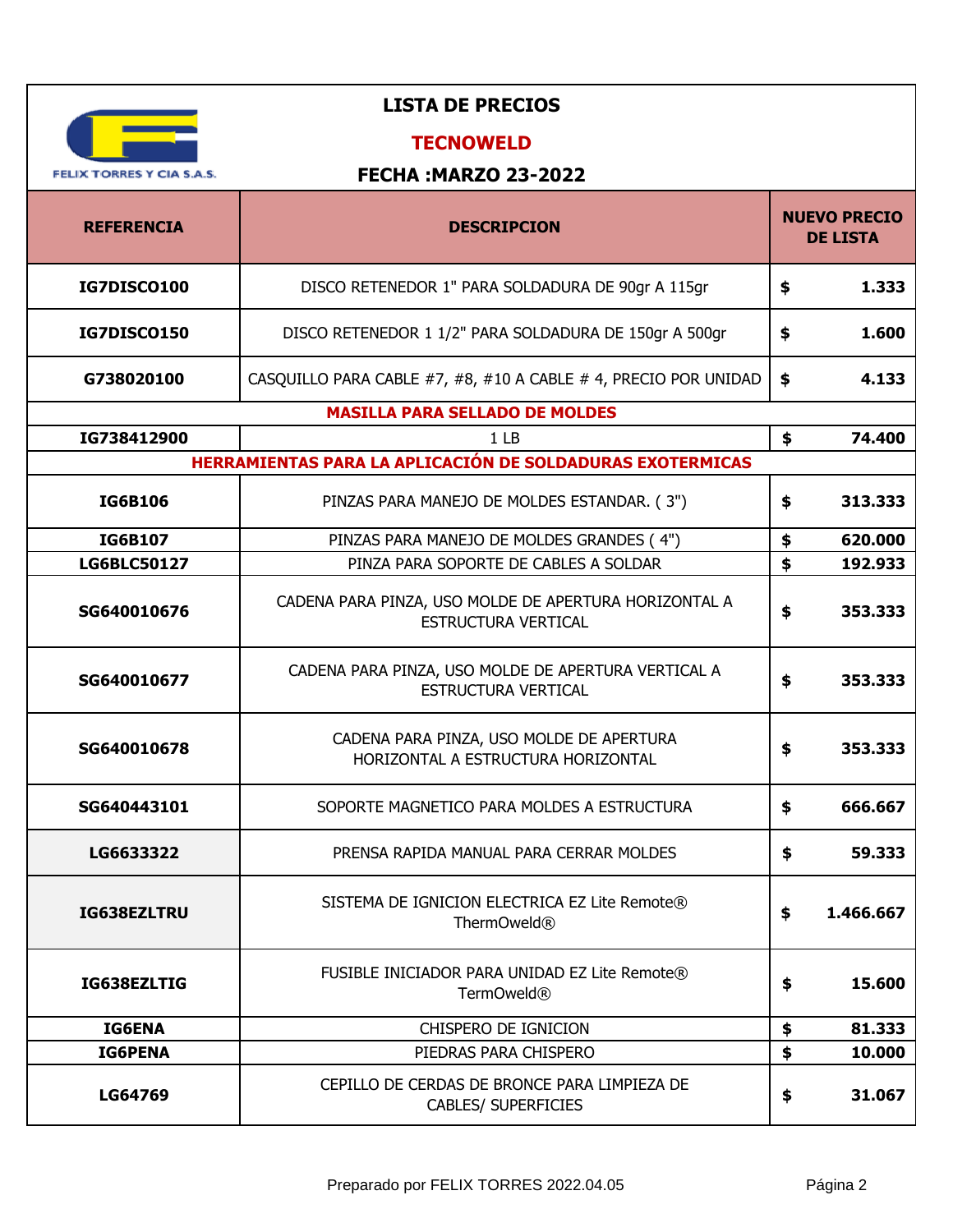

## **TECNOWELD**

| <b>REFERENCIA</b>        | <b>DESCRIPCION</b>                                                                                                                                                                                           | <b>NUEVO PRECIO</b><br><b>DE LISTA</b> |
|--------------------------|--------------------------------------------------------------------------------------------------------------------------------------------------------------------------------------------------------------|----------------------------------------|
| LG64749                  | CEPILLO DE FIBRA NATURAL PARA LIMPIEZA DE MOLDES                                                                                                                                                             | \$<br>14.000                           |
| LG640031901              | LIMPIADOR DE MOLDES TIPO PALA PARA MOLDES CARGA DE 15gr A 65gr                                                                                                                                               | \$<br>35.733                           |
| LG640031903              | LIMPIADOR DE MOLDES TIPO PALA PARA MOLDES CARGA<br>DE 90gr A 500gr                                                                                                                                           | \$<br>35.733                           |
| sG638010100RASP          | ESCOFINA PARA RETIRAR PINTURA O ACABADOS DE<br>SUPERFICIES Y TUBOS.                                                                                                                                          | \$<br>452.267                          |
| LG638439100              | ANTORCHA DE PROPANO                                                                                                                                                                                          | \$<br>282.000                          |
| LG638439101              | BOQUILLA PARA ANTORCHA DE PROPANO (REPUESTO)                                                                                                                                                                 | \$<br>192.933                          |
| LG638439102              | CILINDRO DE PROPANO (REPUESTO)                                                                                                                                                                               | \$<br>89.067                           |
| <b>LG6002</b>            | CAPUCHON PARA PROTECCION DE VARILLA 5/8                                                                                                                                                                      | \$<br>34.667                           |
| <b>LG6003</b>            | CAPUCHON PARA PROTECCION DE VARILLA 3/4                                                                                                                                                                      | \$<br>36.667                           |
| <b>IG9THERMOCAP</b>      | PROTECTORES PARA SOLODADURA                                                                                                                                                                                  | \$<br>53.333                           |
| <b>IG9B2618A</b>         | CARRETE DESCARGADOR DE ESTATICA DE 20 PIES MARCA ERICO.                                                                                                                                                      | \$<br>4.373.333                        |
| <b>IG9B2618B</b>         | CARRETE DESCARGADOR DE ESTATICA DE 50 PIES                                                                                                                                                                   | \$<br>5.377.733                        |
| <b>SG6KITHERRAMIENTA</b> | KIT DE HERRAMIENTAS INCLUYE: 1 PINZA PARA MOLDES,<br>2 CHISPEROS, 1 PALA LIMPIADOR DE MOLDES CARGA 90<br>A 500 GR, 1 GRATA DE BRONCE, 1 CEPILLO DE FIBRA<br>NATURAL, 1 ANTORCHA DE PROPANO, 1 PRENZA RAPIIDA | \$<br>1.247.200                        |
| <b>IG9BT416B</b>         | POZO DE INSPECCION DE TIERRA ERICO T416B                                                                                                                                                                     | \$<br>462.533                          |
|                          | <b>PUNTAS CAPTADORAS Y ACCESORIOS</b>                                                                                                                                                                        |                                        |
| ILPA245ST                | PUNTA CAPTADORA DE 5/8" x 60cm FABRICADA EN ALUMINIO ERICO                                                                                                                                                   | \$<br>101.733                          |
| ILPA3876761302           | PUNTA CAPTADORA AGUDA DE 5/8" X 60CM FABRICADA<br>EN ALUMINIO ThermOweld (1)<br><b>ERICO</b>                                                                                                                 | \$<br>58.400                           |
| ILPA248ST                | PUNTA DE 5/8" x 120cm FABRICADA EN ALUMINIO ERICO                                                                                                                                                            | \$<br>142.667                          |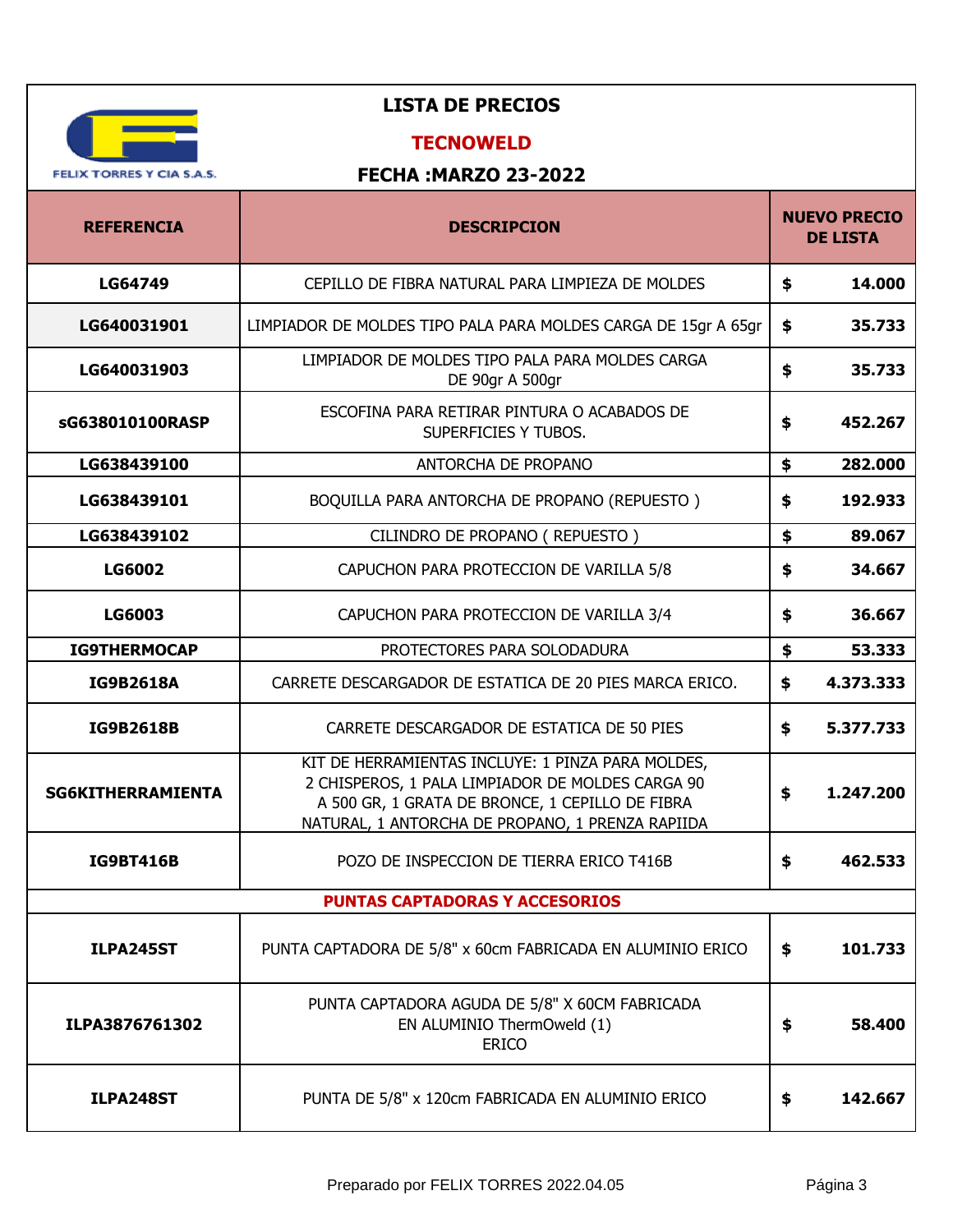| <b>LISTA DE PRECIOS</b>          |                                                                                            |                                        |
|----------------------------------|--------------------------------------------------------------------------------------------|----------------------------------------|
| <b>FELIX TORRES Y CIA S.A.S.</b> | <b>TECNOWELD</b><br><b>FECHA: MARZO 23-2022</b>                                            |                                        |
| <b>REFERENCIA</b>                | <b>DESCRIPCION</b>                                                                         | <b>NUEVO PRECIO</b><br><b>DE LISTA</b> |
| <b>SLPA273048</b>                | EXTENCION ROSCADA PARA PUNTA CAPTADORA ROSCADA, ALUMINIO,<br>5/8" X 120 cm                 | \$<br>189.333                          |
| SLPC245ST                        | PUNTA DE 5/8" x 60cm FABRICADA EN COBRE<br><b>ERICO</b>                                    | \$<br>386.667                          |
| ILPC38742504                     | PUNTA DE 5/8" x 60cm FABRICADA EN COBRE<br>ThermOweld (1)                                  | \$<br>240.000                          |
| SLPC248ST                        | PUNTA DE 5/8" x 120cm FABRICADA EN COBRE<br><b>ERICO</b>                                   | \$<br>869.333                          |
| <b>SLPC273048</b>                | EXTENCION ROSCADA PARA PUNTA CAPTADORA<br>ROSCADA, COBRE, 5/8" X 120 cm                    | \$<br>922.667                          |
| <b>ILPA30258</b>                 | BASE UNIVERSAL PARA PUNTA DE 5/8" EN ALUMINIO<br><b>ERICO</b>                              | \$<br>77.200                           |
| ILPA38723902                     | BASE UNIVERSAL PARA PUNTA DE 5/8" EN ALUMINIO<br>ThermOweld (1)                            | \$<br>62.267                           |
| ILPA38780602                     | BASE UNIVERSAL PARA PUNTA DE 5/8" EN ALUMINIO<br>ThermOweld (1)                            | \$<br>62.267                           |
| <b>ILPC30258</b>                 | BASE UNIVERSAL PARA PUNTA DE 5/8" EN COBRE<br><b>ERICO</b>                                 | \$<br>161.333                          |
| <b>ILPA2855F5M</b>               | RODILLA NIVELADORA H-M 5/8" ALUMINIO<br><b>ERICO</b>                                       | \$<br>183.467                          |
| <b>ILPC2855F5M</b>               | RODILLA NIVELADORA H-M 5/8" BRONCE<br><b>ERICO</b>                                         | \$<br>234.667                          |
| <b>ILPA33058</b>                 | BASE TUBO VERTICAL DIAMETRO EXTERNO 1/2" A 1-1/2" A<br>PUNTA CAPTADORA ALUMINIO 5/8" ERICO | \$<br>204.800                          |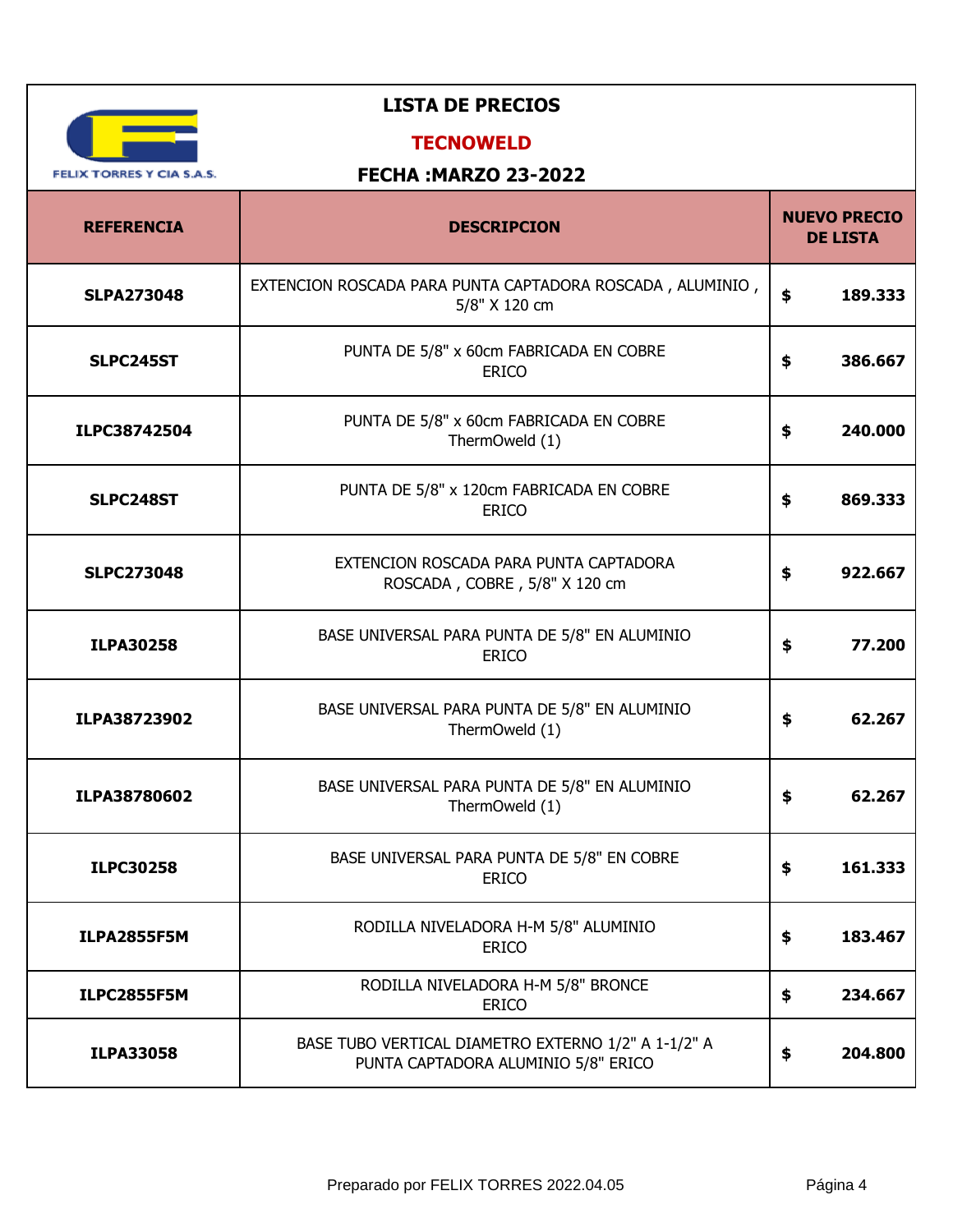| <b>LISTA DE PRECIOS</b>          |                                                                                                   |                                        |
|----------------------------------|---------------------------------------------------------------------------------------------------|----------------------------------------|
|                                  | <b>TECNOWELD</b>                                                                                  |                                        |
| <b>FELIX TORRES Y CIA S.A.S.</b> | <b>FECHA: MARZO 23-2022</b>                                                                       |                                        |
| <b>REFERENCIA</b>                | <b>DESCRIPCION</b>                                                                                | <b>NUEVO PRECIO</b><br><b>DE LISTA</b> |
| <b>ILPC33058</b>                 | BASE TUBO VERTICAL DIAMETRO EXTERNO 1/2" A 1-1/2" A<br>PUNTA CAPTADORA COBRE 5/8" ERICO           | \$<br>371.867                          |
| <b>ILPA32158</b>                 | CONECTOR DE PUNTA 5/8" ALUMINIO A CABLE HASTA 2/0<br><b>ERICO</b>                                 | \$<br>140.800                          |
| <b>ILPC32158</b>                 | CONECTOR DE PUNTA 5/8" COBRE A CABLE HASTA 2/0<br><b>ERICO</b>                                    | \$<br>200.800                          |
|                                  | <b>PUNTAS CAPTADORAS Y ACCESORIOS</b>                                                             |                                        |
| ILPA38768522                     | BASE TUBO VERTICAL DIAMETRO EXTERNO 1 1/2" A 3" A<br>PUNTA CAPTADORA ALUMINIO 5/8" ThermOweld (1) | \$<br>89.600                           |
| ILPC38768536                     | BASE TUBO VERTICAL DIAMETRO EXTERNO 1 1/2" A 3" A<br>PUNTA CAPTADORA COBRE 5/8" ThermOweld (1)    | \$<br>258.667                          |
| ILPA38768822                     | BASE TUBO VERTICAL DIAMETRO EXTERNO 6" A 8" PARA<br>PUNTA CAPTADORA ALUMINIO ThermOweld (1)       | \$<br>179.333                          |
| ILPC38768836                     | BASE TUBO VERTICAL DIAMETRO EXTERNO 6" A 8" PARA<br>PUNTA CAPTADORA COBRE 5/8" ThermOweld (1)     | 336.000<br>ъ                           |
| <b>SLPA2955F5F</b>               | ADAPTADOR H-H PARA EXTENSION DE PUNTA<br>CAPTADORA, ALUMINIO, 5/8"                                | 83.220<br>\$                           |
| <b>SLPC2955F5F</b>               | ADAPTADOR H-H PARA EXTENSION DE PUNTA<br>CAPTADORA, BRONCE, 5/8"                                  | \$<br>107.667                          |
| <b>ILPA502</b>                   | CONECTOR PARALELO CABLE A CABLE ALUMINIO 1-4/0<br><b>ERICO</b>                                    | \$<br>20.267                           |
| ILPA38749200                     | CONECTOR EN T CABLE/CABLE ALUMINIO<br>TherrmOweld (1)                                             | \$<br>74.733                           |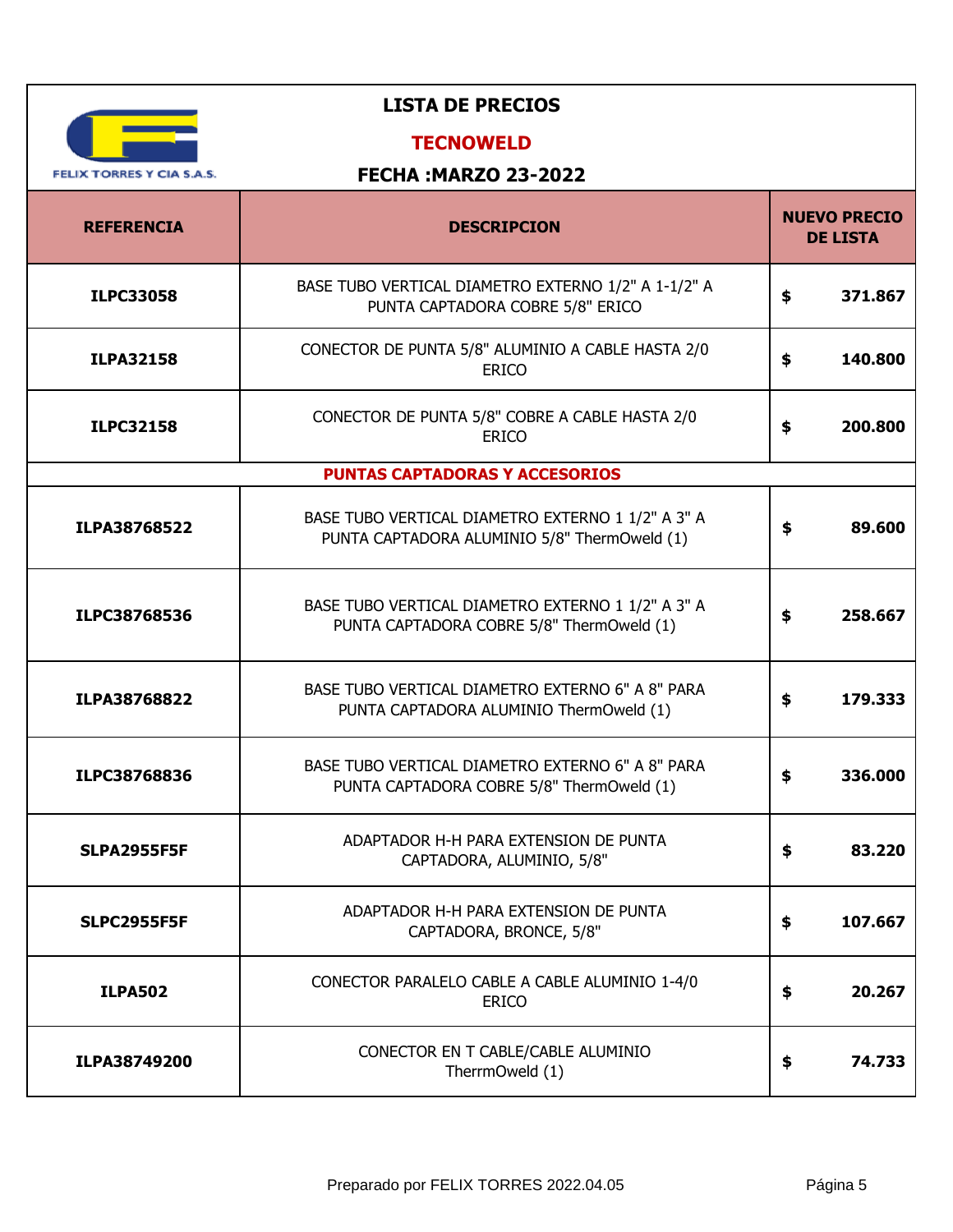| <b>LISTA DE PRECIOS</b>                                         |                                                              |                                        |  |  |
|-----------------------------------------------------------------|--------------------------------------------------------------|----------------------------------------|--|--|
| <b>TECNOWELD</b>                                                |                                                              |                                        |  |  |
| <b>FECHA: MARZO 23-2022</b><br><b>FELIX TORRES Y CIA S.A.S.</b> |                                                              |                                        |  |  |
|                                                                 |                                                              |                                        |  |  |
| <b>REFERENCIA</b>                                               | <b>DESCRIPCION</b>                                           | <b>NUEVO PRECIO</b><br><b>DE LISTA</b> |  |  |
| <b>ILPC510</b>                                                  | CONECTOR EN T CABLE/CABLE COBRE<br><b>ERICO</b>              | \$<br>125.400                          |  |  |
| ILPA38744500                                                    | CONECTOR EN X CABLE/CABLE ALUMINIO<br>TherrmOweld (1)        | \$<br>69.920                           |  |  |
| <b>ILPC595</b>                                                  | CONECTOR EN X CABLE/CABLE COBRE<br><b>ERICO</b>              | \$<br>201.400                          |  |  |
| <b>ILPA598</b>                                                  | CONECTOR BIMETALICO HASTA 2/0<br><b>ERICO</b>                | \$<br>141.867                          |  |  |
| ILPA38776400                                                    | CONECTOR BIMETALICO PARA 2 CABLES PARALELOS<br>HASTA 4/0 (1) | \$<br>48.387                           |  |  |
| <b>ILPC802</b>                                                  | ABRAZADERA DOBLE ALA PARA CABLE COBRE 2/0<br><b>ERICO</b>    | \$<br>7.200                            |  |  |
| ILPC38754510                                                    | ABRAZADERA DOBLE ALA, COBRE 1/2"<br>ThermOweld (1)           | 5.200<br>\$                            |  |  |
| <b>ILPC5966</b>                                                 | ABRAZADERA PARA TUBERIA 4" A 6"                              | \$<br>372.000                          |  |  |
| <b>ILPPDCUC</b>                                                 | SOPORTE PLASTICO PARA BAJANTE DE PARARRAYOS                  | \$<br>11.600                           |  |  |
| <b>ILPPDCUCABBL</b>                                             | BASE ADHESIVA COLOR NEGRO PARA SOPORTE DE<br><b>BAJANTE</b>  | \$<br>47.733                           |  |  |
|                                                                 | <b>CONECTORES EN COBRE</b>                                   |                                        |  |  |
| SG2TGAR644C                                                     | 8 SOL - 4 STR                                                | 41.167<br>\$                           |  |  |
| <b>SG2TGAR6426</b>                                              | 4 SOL - 2/0 STR                                              | \$<br>41.167                           |  |  |
| SG2TGAR6429                                                     | 2/0 SOL - 250 MCM                                            | \$<br>41.167                           |  |  |
| SG2TGD644C                                                      | 8 SOL - 4 STR                                                | \$<br>42.180                           |  |  |
| <b>SG2TGD6426</b>                                               | 4 SOL - 2/0 STR                                              | 42.180<br>\$                           |  |  |
| <b>SG2TGD6429</b>                                               | 2/0 SOL - 250 MCM                                            | \$<br>42.180                           |  |  |
| SG2TGAR144C                                                     | 8 SOL - 4 STR                                                | \$<br>42.180                           |  |  |
| <b>SG2TGAR1426</b>                                              | 4 SOL - 2/0 STR                                              | \$<br>42.180                           |  |  |
| <b>SG2TGAR1429</b>                                              | 2/0 SOL - 250 MCM                                            | 42.180<br>\$                           |  |  |
| SG2TGD144C                                                      | 8 SOL - 4 STR                                                | \$<br>42.180                           |  |  |
| <b>SG2TGD1426</b>                                               | 4 SOL - 2/0 STR                                              | \$<br>42.180                           |  |  |
| <b>SG2TGD1429</b>                                               | 2/0 SOL - 250 MCM                                            | \$<br>42.180                           |  |  |
| SG2TGAR154C                                                     | 8 SOL - 4 STR                                                | \$<br>42.180                           |  |  |
| <b>SG2TGAR1526</b>                                              | 4 SOL - 2/0 STR                                              | \$<br>45.600                           |  |  |
| <b>SG2TGAR1529</b>                                              | 2/0 SOL - 250 MCM                                            | \$<br>45.600                           |  |  |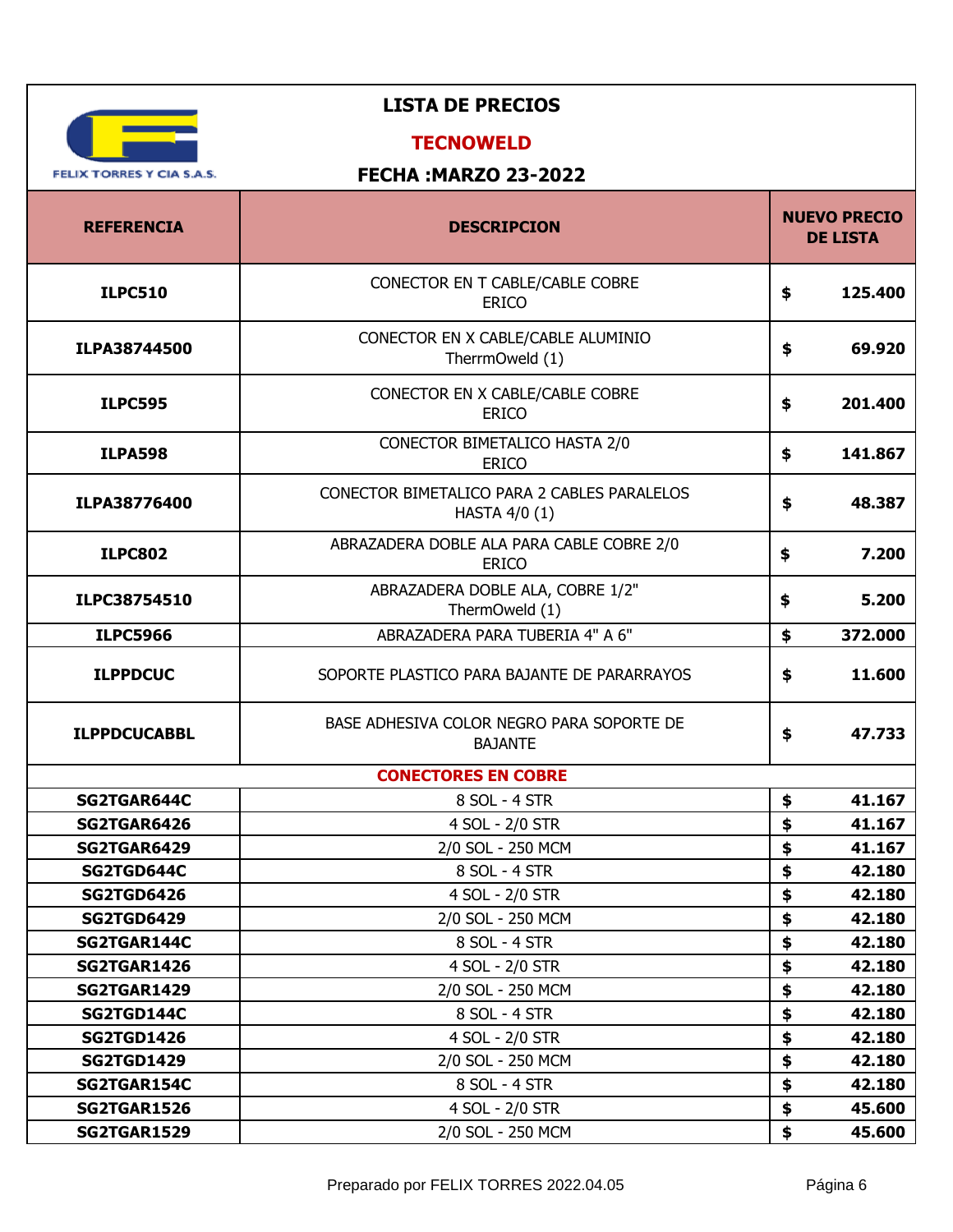

### **TECNOWELD**

| <b>REFERENCIA</b>  | <b>DESCRIPCION</b> | <b>NUEVO PRECIO</b><br><b>DE LISTA</b> |  |
|--------------------|--------------------|----------------------------------------|--|
| SG2TGD154C         | 8 SOL - 4 STR      | 43.573<br>\$                           |  |
| <b>SG2TGD1526</b>  | 4 SOL - 2/0 STR    | 43.573<br>\$                           |  |
| <b>SG2TGD1529</b>  | 2/0 SOL - 250 MCM  | 43.573<br>\$                           |  |
| SG2TGAR164C        | 8 SOL - 4 STR      | \$<br>51.427                           |  |
| SG2TGAR1626        | 4 SOL - 2/0 STR    | \$<br>51.427                           |  |
| <b>SG2TGAR1626</b> | 2/0 SOL - 250 MCM  | \$<br>51.427                           |  |
| SG2TGD174C         | 8 SOL - 4 STR      | \$<br>52.187                           |  |
| <b>SG2TGD1726</b>  | 4 SOL - 2/0 STR    | \$<br>52.187                           |  |
| <b>SG2TGD1729</b>  | 2/0 SOL - 250 MCM  | \$<br>52.187                           |  |
| SG2TGAR184C        | 8 SOL - 4 STR      | \$<br>60.800                           |  |
| <b>SG2TGAR1826</b> | 4 SOL - 2/0 STR    | \$<br>60.800                           |  |
| <b>SG2TGAR1829</b> | 2/0 SOL - 250 MCM  | \$<br>60.800                           |  |
| SG2TGD184C         | 8 SOL - 4 STR      | \$<br>57.127                           |  |
| <b>SG2TGD1826</b>  | 4 SOL - 2/0 STR    | \$<br>57.127                           |  |
| <b>SG2TGD1829</b>  | 2/0 SOL - 250 MCM  | \$<br>57.127                           |  |
| SG2TGAR194C        | 8 SOL - 4 STR      | \$<br>77.773                           |  |
| <b>SG2TGAR1926</b> | 4 SOL - 2/0 STR    | \$<br>77.773                           |  |
| <b>SG2TGAR1929</b> | 2/0 SOL - 250 MCM  | \$<br>77.773                           |  |
| SG2TGD194C         | 8 SOL - 4 STR      | 74.607<br>\$                           |  |
| <b>SG2TGD1926</b>  | 4 SOL - 2/0 STR    | \$<br>74.607                           |  |
| <b>SG2TGD1929</b>  | 2/0 SOL - 250 MCM  | \$<br>74.607                           |  |
| SG2TGAR204C        | 8 SOL - 4 STR      | \$<br>78.660                           |  |
| <b>SG2TGAR2026</b> | 4 SOL - 2/0 STR    | \$<br>78.660                           |  |
| <b>SG2TGAR2029</b> | 2/0 SOL - 250 MCM  | \$<br>78.660                           |  |
| SG2TGD204C         | 8 SOL - 4 STR      | \$<br>80.940                           |  |
| <b>SG2TGD2026</b>  | 4 SOL - 2/0 STR    | \$<br>80.940                           |  |
| <b>SG2TGD2029</b>  | 2/0 SOL - 250 MCM  | \$<br>87.780                           |  |
| SG2TGAR214C        | 8 SOL - 4 STR      | \$<br>86.260                           |  |
| <b>SG2TGAR2126</b> | 4 SOL - 2/0 STR    | \$<br>86.260                           |  |
| <b>SG2TGAR2129</b> | 2/0 SOL - 250 MCM  | \$<br>86.260                           |  |
| SG2TGD214C         | 8 SOL - 4 STR      | \$<br>99.813                           |  |
| <b>SG2TGD2126</b>  | 4 SOL - 2/0 STR    | \$<br>99.813                           |  |
| <b>SG2TGD2129</b>  | 2/0 SOL - 250 MCM  | \$<br>99.813                           |  |
| SG2TGAR224C        | 8 SOL - 4 STR      | \$<br>102.727                          |  |
| <b>SG2TGAR2226</b> | 4 SOL - 2/0 STR    | \$<br>102.727                          |  |
| <b>SG2TGAR2229</b> | 2/0 SOL - 250 MCM  | \$<br>102.727                          |  |
| SG2TGAR864C        | 8 SOL - 4 STR      | \$<br>202.160                          |  |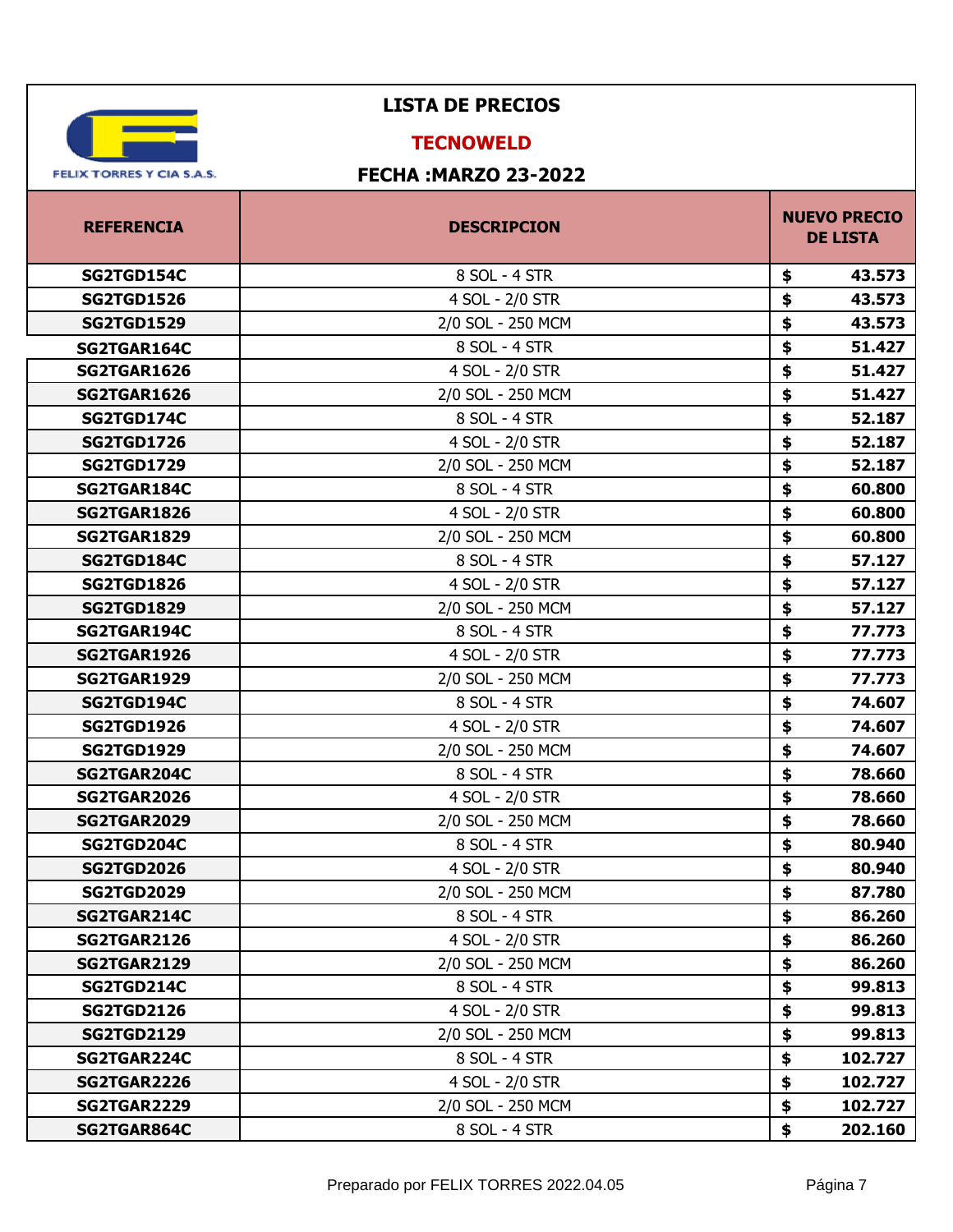

#### **TECNOWELD**

| <b>REFERENCIA</b>  | <b>DESCRIPCION</b>    | <b>NUEVO PRECIO</b><br><b>DE LISTA</b> |  |
|--------------------|-----------------------|----------------------------------------|--|
| <b>SG2TGAR8626</b> | 4 SOL - 2/0 STR       | 202.160<br>\$                          |  |
| <b>SG2TGAR8629</b> | 2/0 SOL - 250 MCM     | \$<br>202.160                          |  |
| SG2TGD864C         | 8 SOL - 4 STR         | \$<br>162.893                          |  |
| <b>SG2TGD8626</b>  | 4 SOL - 2/0 STR       | \$<br>162.893                          |  |
| <b>SG2TGD8629</b>  | 2/0 SOL - 250 MCM     | \$<br>162.893                          |  |
| SG2TGP644C         | 8 SOL - 4 STR         | \$<br>57.380                           |  |
| <b>SG2TGP6426</b>  | 4 SOL - 2/0 STR       | \$<br>57.380                           |  |
| <b>SG2TGP6429</b>  | 2/0 SOL - 250 MCM     | \$<br>57.380                           |  |
| SG2TGP144C         | 8 SOL - 4 STR         | \$<br>57.380                           |  |
| <b>SG2TGP1426</b>  | 4 SOL - 2/0 STR       | \$<br>57.380                           |  |
| <b>SG2TGP1429</b>  | 2/0 SOL - 250 MCM     | \$<br>57.380                           |  |
| SG2TGP154C         | 8 SOL - 4 STR         | \$<br>59.027                           |  |
| <b>SG2TGP1526</b>  | 4 SOL - 2/0 STR       | \$<br>59.027                           |  |
| <b>SG2TGP1529</b>  | 2/0 SOL - 250 MCM     | \$<br>59.027                           |  |
| SG2TGP164C         | 8 SOL - 4 STR         | \$<br>65.233                           |  |
| <b>SG2TGP1626</b>  | 4 SOL - 2/0 STR       | \$<br>65.233                           |  |
| <b>SG2TGP1629</b>  | 2/0 SOL - 250 MCM     | \$<br>65.233                           |  |
| SG2TGP174C         | 8 SOL - 4 STR         | \$<br>73.847                           |  |
| <b>SG2TGP1726</b>  | 4 SOL - 2/0 STR       | \$<br>73.847                           |  |
| <b>SG2TGP1729</b>  | 2/0 SOL - 250 MCM     | \$<br>73.847                           |  |
| SG2TGP184C         | 8 SOL - 4 STR         | \$<br>89.680                           |  |
| <b>SG2TGP1826</b>  | 4 SOL - 2/0 STR       | \$<br>89.680                           |  |
| <b>SG2TGP1829</b>  | 2/0 SOL - 250 MCM     | \$<br>89.680                           |  |
| SG2TGP194C         | 8 SOL - 4 STR         | \$<br>97.407                           |  |
| <b>SG2TGP1926</b>  | 4 SOL - 2/0 STR       | \$<br>97.407                           |  |
| <b>SG2TGP1929</b>  | 2/0 SOL - 250 MCM     | \$<br>97.407                           |  |
| SG2TGP204C         | 8 SOL - 4 STR         | \$<br>115.013                          |  |
| <b>SG2TGP2026</b>  | 4 SOL - 2/0 STR       | \$<br>115.013                          |  |
| <b>SG2TGP2029</b>  | 2/0 SOL - 250 MCM     | 115.013<br>\$                          |  |
| SG2TGP214C         | 8 SOL - 4 STR         | \$<br>124.387                          |  |
| <b>SG2TGP2126</b>  | 4 SOL - 2/0 STR       | \$<br>124.387                          |  |
| <b>SG2TGP2129</b>  | 2/0 SOL - 250 MCM     | \$<br>124.387                          |  |
| SG2TGP224C         | 8 SOL - 4 STR         | \$<br>124.387                          |  |
| <b>SG2TGP2226</b>  | 4 SOL - 2/0 STR       | \$<br>124.387                          |  |
| <b>SG2TGP2229</b>  | 2/0 SOL - 250 MCM     | \$<br>124.387                          |  |
|                    | <b>CONECTOR PLATO</b> |                                        |  |
| IG9B1642Q          |                       | \$<br>585.960                          |  |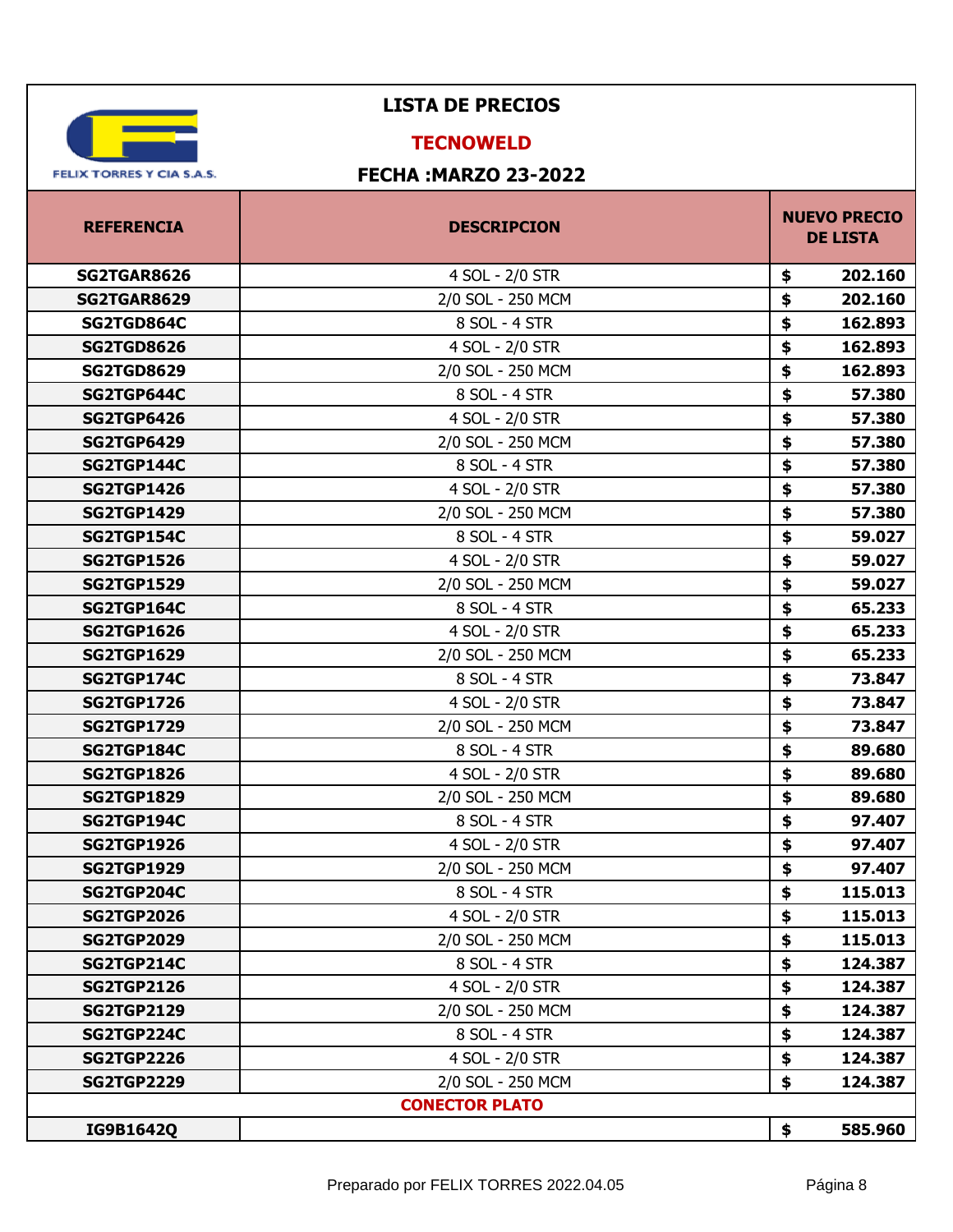| <b>LISTA DE PRECIOS</b>                |                                                                  |    |                                        |
|----------------------------------------|------------------------------------------------------------------|----|----------------------------------------|
|                                        | <b>TECNOWELD</b>                                                 |    |                                        |
| <b>FELIX TORRES Y CIA S.A.S.</b>       | <b>FECHA: MARZO 23-2022</b>                                      |    |                                        |
|                                        |                                                                  |    |                                        |
| <b>REFERENCIA</b>                      | <b>DESCRIPCION</b>                                               |    | <b>NUEVO PRECIO</b><br><b>DE LISTA</b> |
|                                        | <b>CONECTOR TIPO OJO VARILLA A CABLE</b>                         |    |                                        |
| <b>LG2CV582</b>                        | VARILLA 5/8 A CABLE 2                                            | \$ | 12.920                                 |
| <b>LG2CV581</b>                        | VARILLA 5/8 A CABLE 1/0                                          | \$ |                                        |
| <b>LG2CV582</b>                        | VARILLA 5/8 A CABLE 2/0                                          | \$ |                                        |
| <b>IG2CP34</b>                         | VARILLA (3/4-5/8) A CABLE 1/0                                    | \$ | 23.940                                 |
|                                        | <b>CONECTOR PARA PUESTA A TIERRA DE AERONAVES Y CARROTANQUES</b> |    |                                        |
| IG938011900                            |                                                                  | \$ | 800.533                                |
|                                        | <b>CONECTOR CABLE A TUBO DE AGUA O GAS, BRONCE, ERICO,</b>       |    |                                        |
| IG2CWP1JU                              | CWP1JU, 1/2 - 1", CABLE 6 - 2 AWG                                | \$ | 36.987                                 |
| IG2CWP6J                               | CWP6J, 4 1/2 - 6", CABLE 10 - 4 AWG                              | \$ | 84.107                                 |
|                                        | <b>CONECTOR ACOPLE PARA VAILLA 5/8"</b>                          |    |                                        |
| <b>IG9CC58</b>                         |                                                                  | \$ | 58.140                                 |
|                                        | <b>CONECTORES MECANICOS</b>                                      |    |                                        |
| SG2TGBM4C                              | 8 SOL - 4STR                                                     | \$ | 14.187                                 |
| SG2TGBM26                              | 4 SOL - 2/0 STR                                                  | \$ | 14.187                                 |
| SG2TGBM29                              | 2/0 AWG - 250MCM                                                 | \$ | 25.333                                 |
| SG2TGBM34                              | 300MCM - 500MC                                                   | \$ | 42.180                                 |
| <b>SG2TGB4C</b>                        | 8 SOL - 4STR                                                     | \$ | 19.760                                 |
| SG2TGB26                               | 4 SOL - 2/0 STR                                                  | \$ | 19.760                                 |
| SG2TGB29                               | 2/0 AWG - 250MCM                                                 | \$ | 35.467                                 |
| SG2TGB34                               | 300MCM - 500MC                                                   | \$ | 75.113                                 |
| SG2TGCM4C4C                            | 8 - 4 AWG                                                        | \$ | 14.947                                 |
| SG2TGCM4C26                            | 8 AWG A 4-2/0 AWG                                                | \$ | 14.947                                 |
| SG2TGCM4C29                            | 8 AWG A 2/0-250MCM                                               | \$ | 23.560                                 |
| SG2TGCM4C34                            | 8 AWG A 300-500 MCM                                              | \$ | 43.700                                 |
| <b>SG2TGCM2626</b>                     | 4 SOL - 2/0 STR                                                  | \$ | 14.947                                 |
| <b>SG2TGCM2929</b>                     | 2/0 AWG - 250MCM                                                 | \$ | 23.560                                 |
| SG2TGCM3434                            | 300MCM - 500MC                                                   | \$ | 44.207                                 |
| <b>SG2TGCM3939</b>                     |                                                                  | \$ | 75.240                                 |
| SG2TGC4C4C                             | 8 - 4 AWG                                                        | \$ | 21.913                                 |
| SG2TGC4C26                             | 8 AWG A 4-2/0 AWG                                                | \$ | 21.913                                 |
| SG2TGC4C29                             | 8 AWG A 2/0-250MCM                                               | \$ | 40.280                                 |
| SG2TGC4C34                             | 8 AWG A 300-500 MCM                                              | \$ | 81.320                                 |
| <b>SG2TGC2626</b>                      | 4 SOL - 2/0 STR                                                  | \$ | 21.913                                 |
| <b>SG2TGC2929</b><br><b>SG2TGC3434</b> | 2/0 AWG - 250MCM<br>300MCM - 500MC                               | \$ | 40.280<br>8.132                        |
| <b>SG2TGL2626</b>                      | 4 SOL - 2/0 STR                                                  | \$ |                                        |
|                                        |                                                                  | \$ | 35.973                                 |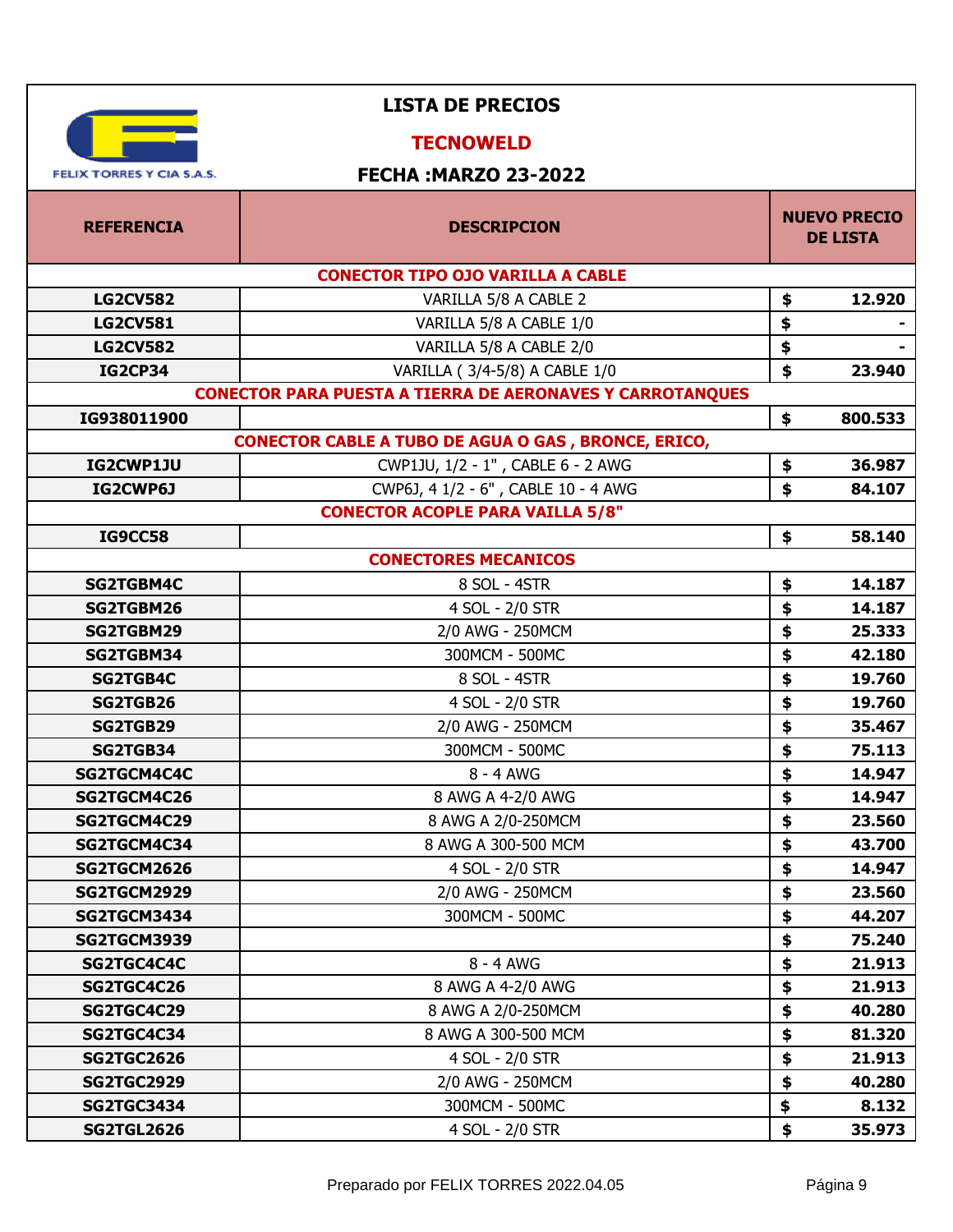

## **TECNOWELD**

| <b>REFERENCIA</b>   | <b>DESCRIPCION</b>                  | <b>NUEVO PRECIO</b><br><b>DE LISTA</b> |  |
|---------------------|-------------------------------------|----------------------------------------|--|
| <b>SG2TGL2929</b>   | 2/0 AWG - 250MCM                    | \$<br>58.267                           |  |
| <b>SG2TGL3434</b>   | 300MCM - 500MC                      | \$<br>117.293                          |  |
| <b>SG2TGE262626</b> | 4 SOL - 2/0 STR                     | \$<br>41.420                           |  |
| <b>SG2TGE292929</b> | 2/0 AWG - 250MCM                    | \$<br>59.153                           |  |
| <b>SG2TGE343434</b> | 300MCM - 500MC                      | \$<br>115.013                          |  |
|                     | <b>PERNO PARTIDO</b>                |                                        |  |
| <b>SG2TKC15</b>     | 12 AWG - 9 AWG                      | \$<br>18.667                           |  |
| <b>SG2TKC15</b>     | 10 AWG - 7 AWG                      | \$<br>23.067                           |  |
| SG2TKC20            | 10 AWG - 5 AWG                      | \$<br>24.133                           |  |
| SG2TKC22            | 10 AWG - 3 AWG                      | \$<br>28.400                           |  |
| SG2TKC23            | 8 AWG - 2 AWG                       | \$<br>28.933                           |  |
| <b>SG2TKC25</b>     | 2 AWG - 1/0 AWG                     | \$<br>34.533                           |  |
| SG2TKC26            | 2 AWG - 2/0 AWG                     | \$<br>40.000                           |  |
| <b>SG2TKC28</b>     | 1 AWG - 4/0 AWG                     | \$<br>71.333                           |  |
| SG2TKC31            | 1 AWG - 350 MCM                     | \$<br>91.867                           |  |
| SG2TKC34            | 3/0 AWG - 500MCM                    | \$<br>155.333                          |  |
| SG2TKC39            | 4/0 AWG - 750 MCM                   | \$<br>174.133                          |  |
| <b>SG2TK2C15</b>    | 12 AWG - 9 AWG                      | \$<br>21.067                           |  |
| <b>SG2TK2C17</b>    | 10 AWG - 7 AWG                      | \$<br>23.200                           |  |
| <b>SG2TK2C20</b>    | 10 AWG - 5 AWG                      | \$<br>25.467                           |  |
| <b>SG2TK2C22</b>    | 10 AWG - 3 AWG                      | \$<br>30.133                           |  |
| <b>SG2TK2C23</b>    | 8 AWG - 2 AWG                       | \$<br>31.067                           |  |
| <b>SG2TK2C25</b>    | 2 AWG - 1/0 AWG                     | \$<br>37.600                           |  |
| <b>SG2TK2C26</b>    | 2 AWG - 2/0 AWG                     | \$<br>43.467                           |  |
| <b>SG2TK2C28</b>    | 1 AWG - 4/0 AWG                     | \$<br>78.000                           |  |
| <b>SG2TK2C31</b>    | 1 AWG - 350 MCM                     | \$<br>102.533                          |  |
| <b>SG2TK2C34</b>    | 3/0 AWG - 500MCM                    | \$<br>171.867                          |  |
| <b>SG2TK2C39</b>    | 4/0 AWG - 750 MCM                   | \$<br>205.200                          |  |
|                     | <b>CONECTORES MECÁNICOS TIPO QA</b> |                                        |  |
| <b>SG2TQA8C</b>     | 14 SOL - 8 STR                      | \$<br>20.013                           |  |
| SG2TQA4C            | 8 SOL - 4 STR                       | \$<br>20.900                           |  |
| SG2TQA1C            | 4 SOL - 1 STR                       | \$<br>21.280                           |  |
| SG2TQA26            | 1/0 AWG - 2/0 AWG                   | \$<br>23.560                           |  |
| SG2TQA28            | 3/0 AWG - 4/0 AWG                   | \$<br>33.693                           |  |
| SG2TQA31            | 250 MCM - 350 MCM                   | \$<br>50.793                           |  |
| SG2TQA34            | 400 MCM - 500 MCM                   | \$<br>62.953                           |  |
| SG2TQA8C-2B         | 14 SOL - 8 STR                      | \$<br>24.067                           |  |